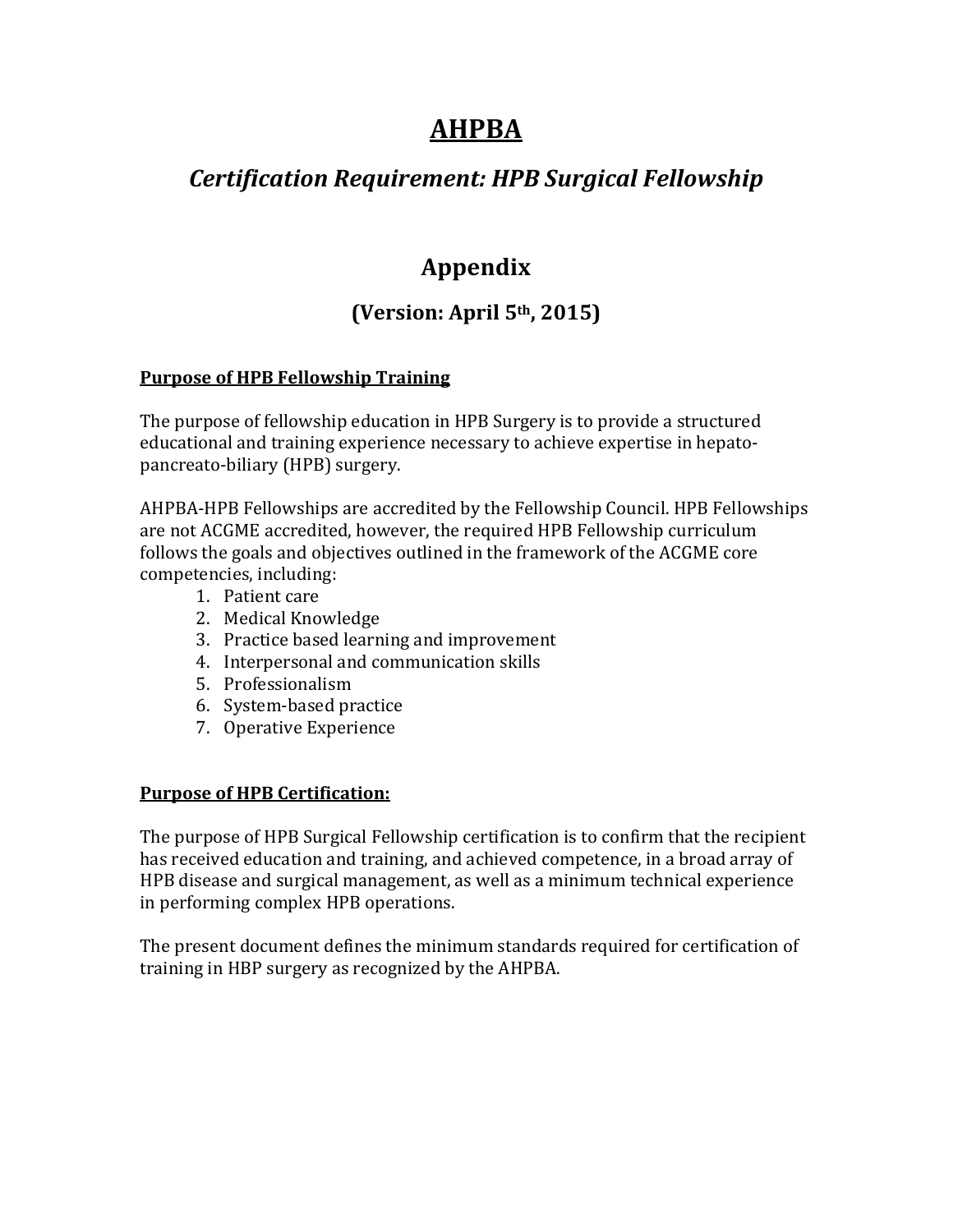### **Clinical Experience Requirements:**

Certificate recipients will have spent a **minimum of 48 weeks of clinical training** in the surgical management of HPB patients.

- Experience in both **inpatient and outpatient management** is *required*
	- o Preoperative evaluation, assessment, and counseling
	- o Perioperative in-hospital care
	- o Postoperative outpatient follow-up
- Participation in **clinical management conferences** is *required*
	- o Morbidity and mortality conferences
	- o Multi-disciplinary tumor boards

Certificate recipients are expected to have a broad-based knowledge of the content outlined in the AHPBA-HPB Curriculum.

- Fellows must post comments on **myHPB moderated discussions** at least 6 times during their fellowship - *required*
- Participation in didactic educational opportunities is expected
	- o Didactic educational conferences
	- o Journal Clubs

Experience in **minimally invasive HPB** staging and surgical procedures is *required*.

• Experience in minor procedures such as liver biopsy, pancreatic biopsy and cholecystectomy is expected, but is not considered to be major HPB operative procedures.

Experience in **intraoperative ultrasound** is *required.*

- Attendance of an AHPBA sponsored US Course is *strongly encouraged*
- Attainment of the AHPBA US Certificate is *strongly encouraged*

Technical components of HPB surgery:

- Experience in **hepatic hilar dissection** is *required.*
- Experience in **hepatic tumor ablation** is *strongly encouraged*.
- Experience in **vascular reconstruction** is *strongly encouraged.*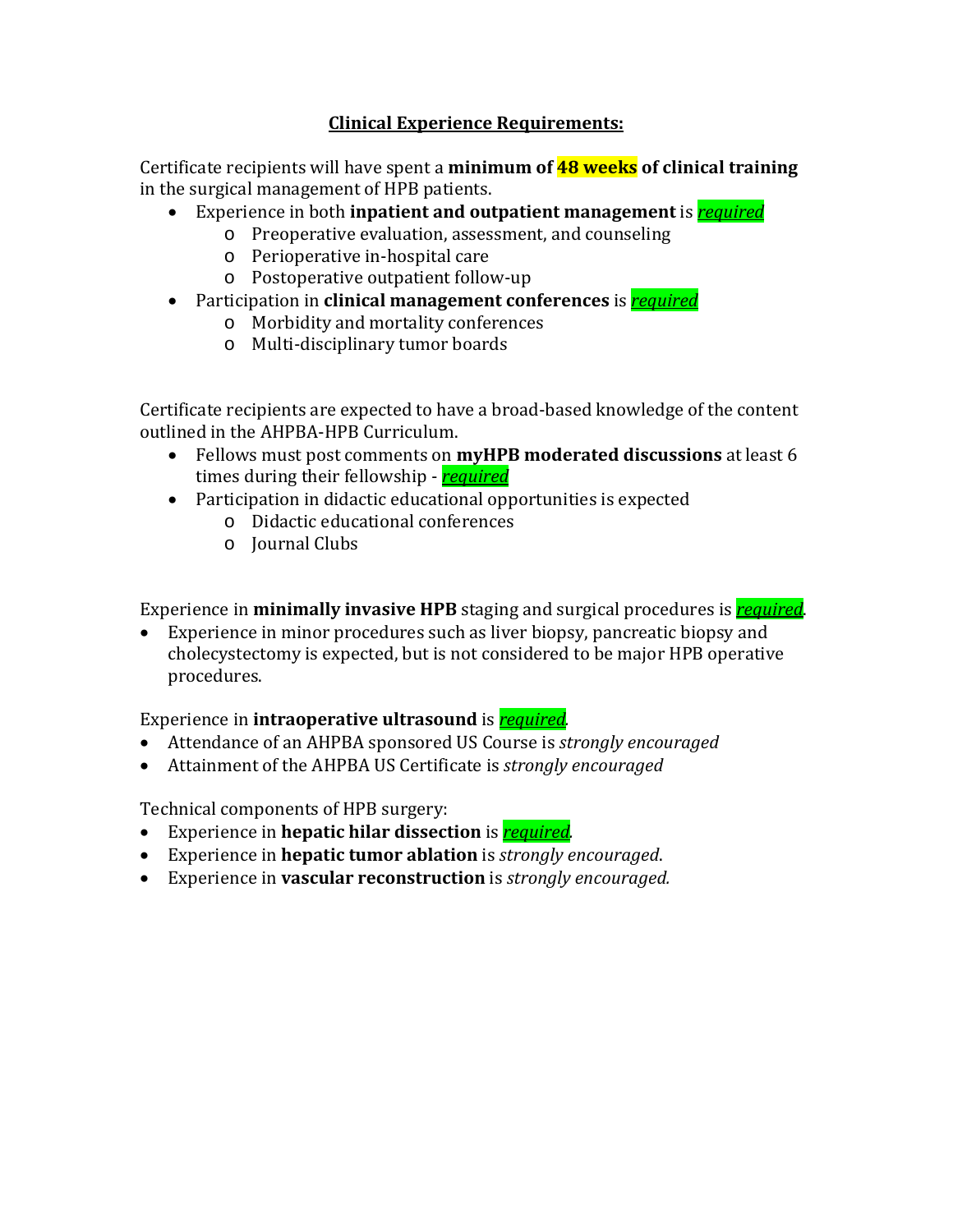## **Procedure Requirements:**

|                                                                                                                                                                                                                                                                                                                                                                     | $Case \#$  |
|---------------------------------------------------------------------------------------------------------------------------------------------------------------------------------------------------------------------------------------------------------------------------------------------------------------------------------------------------------------------|------------|
| <b>Overall HPB Cases:</b><br>(No variance will be allowed in the minimum number of overall cases required.)                                                                                                                                                                                                                                                         | <b>100</b> |
| <b>Liver</b><br>Must include at least 20 <i>major</i> hepatectomies ( <i>required</i> ), defined as:<br>Hemi-hepatectomy<br>Trisectionectomy<br>$\bullet$<br>Central hepatectomy<br>$\bullet$<br>Right posterior sectionectomy<br>$\bullet$<br>in situ donor hemi-hepatectomy<br>$\bullet$                                                                          | 25         |
| Additional minor liver procedures may include:<br>Resection of 1 or 2 or segments<br>$\bullet$<br>Partial, or non-anatomic resections<br>$\bullet$<br>Unroofing of large or multiple hepatic cysts<br>$\bullet$                                                                                                                                                     |            |
| <b>Pancreas</b><br>Must include at least 20 pancreaticoduodenectomies (required)<br>Pancreatic resection<br>$\bullet$<br>Pancreatic tumor enucleation<br>$\bullet$<br>Pancreatic anastomosis (e.g. pancreaticojejunostomy)<br>Pancreatic drainage procedures (e.g. pseuodocyst procedure)<br>$\bullet$<br>Pancreatic debridement or necrosectomy<br>٠               | 25         |
| <b>Biliary Tract</b><br>Ampullary or bile duct resection<br>Transduodenal sphincteroplasty<br>$\bullet$<br>Biliary anastomosis (intra-hepatic or extra-hepatic)<br>Radical cholecystectomy<br>$\bullet$<br><b>CBDE</b><br>(May include pancreaticoduodenectomies if excess in pancreas)<br>$\bullet$<br>(Major biliary procedures do not include cholecystectomies) | 15         |
| (A deficit of up to 15% will be allowed in any one category [liver, pancreas, biliary tract],<br>provided the minimum number of major HPB cases (100) is met and the minimum number                                                                                                                                                                                 |            |

*of cases*

*in all other categories is met.)*